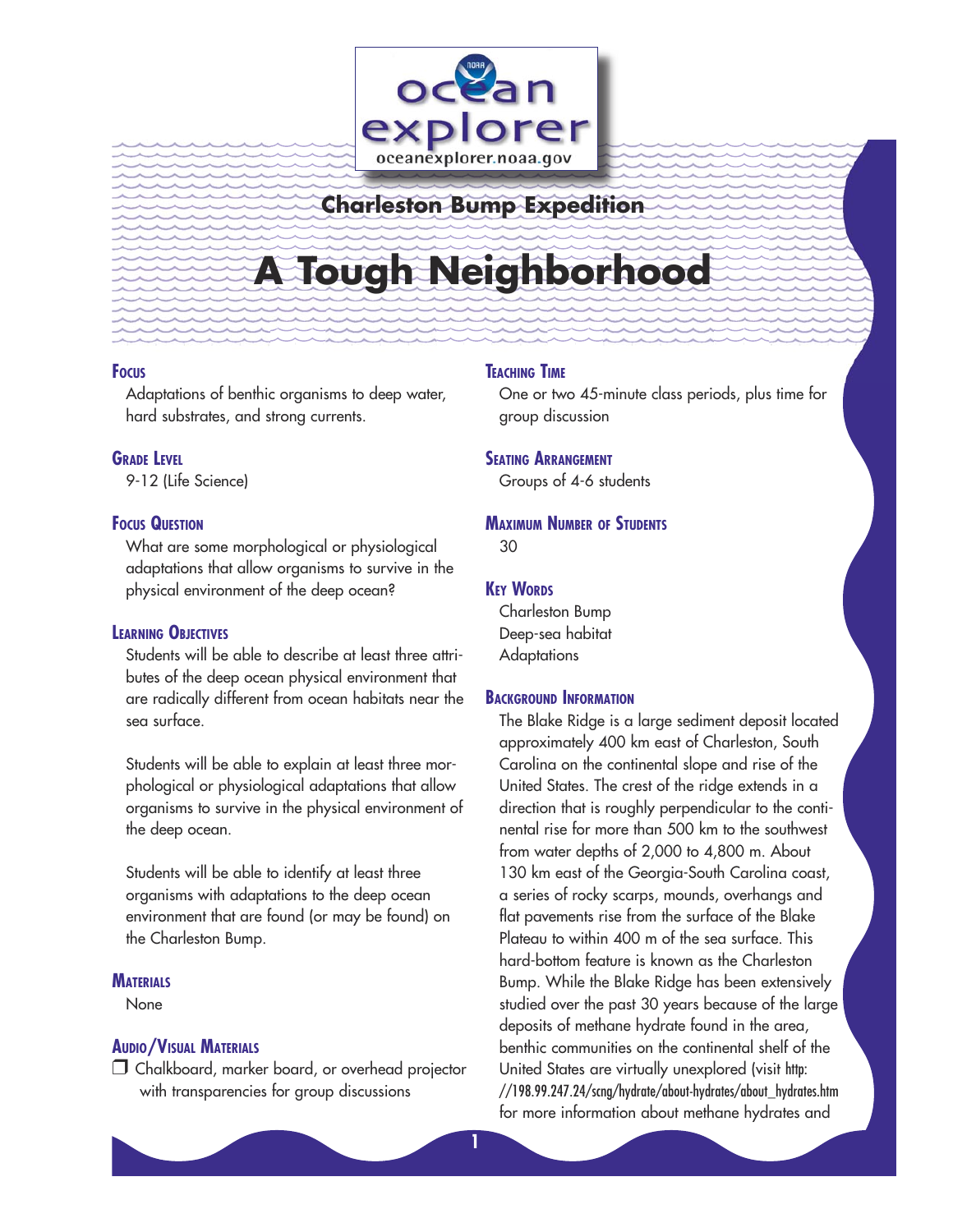why they are important). Although this area has been important to commercial fishing for many years, until recently it was generally assumed that benthic communities of the continental shelf were scattered and relatively unproductive,and that useful fisheries were the result of migrations from other areas and/or nutrients carried in from deeper or coastal waters. But once scientists actually began exploring the area more thoroughly, they found many diverse and thriving benthic communities.

The 2001 "Islands in the Stream" Expedition to the Charleston Bump found a series of very complex habitats, and numerous fishes and invertebrate species involved in communities that we are just beginning to understand. (Visit http://oceanexplorer.noaa.gov/ explorations/islands01/log/sab\_summary/sab\_summary.html, and click on logs from September 27, 28, and 29 for more information). These species live under physical conditions that are quite different from those in shallower waters. Two of the most obvious differences are water pressure and light. Water pressure increases by one atmosphere (14 pounds per square inch) for every 10 m of depth, so organisms on the Charleston Bump are living under water pressure that is 40 times greater than the pressure at the ocean surface. Scientists who want to collect living specimens must use pressurized collection chambers, since most deep-water organisms die quickly when they are brought to the surface.

Light is virtually absent in the deep ocean, which means that deep-sea organisms cannot rely on vision to find food and mates and to maintain various interspecific and intraspecific associations. Lack of light, of course, also precludes photosynthesis and contributes to a general scarcity of food in the deep ocean. As a result, the overall density of organisms is low in many parts of the deep ocean, and many of these organisms are relatively small with low metabolic rates. Chemosynthetic communities in the vicinity of hydrothermal vents and cold seeps are an exception, since they are not dependent upon photosynthesis as a primary food source. Visit http://www.bio.psu.edu/cold\_seeps and http:

//www.bio.psu.edu/hotvents for virtual tours of cold seep and hydrothermal vent communities.

Water movement presents another set of challenges for life on the Charleston Bump. As the Gulf Stream flows around and over the Charleston Bump it is deflected, producing eddies, gyres, and upwellings downstream (to the north).

Most deep ocean waters have sufficient oxygen to support life. Most deep-sea water originates at the surface of the Arctic or Antarctic Oceans, where oxygen-rich cold water sinks and flows north or south into the deep oceans. The oxygen in these waters does not appear to be depleted by the respiration of deep-water organisms, presumably because the overall density of these organisms is quite low and these organisms typically have low metabolic rates (exceptions to this generalization are some species that live in the vicinity of seamounts and deep-sea chemosynthetic communities). Temperature, too, is relatively stable in the deep ocean, typically about 5° C at 1,000 m depth, although water temperatures in the vicinity of hydrothermal vents can vary by nearly 400° C (the water does not boil because of the high pressure) in the space of a few meters.

In this activity, students will research adaptations that allow organisms to survive in the physical environment of the deep ocean, and that might be expected among inhabitants of benthic communities on the Charleston Bump.

#### **LEARNING PROCEDURE**

1. Lead an introductory discussion of the Charleston Bump and the 2001 and 2003 Ocean Exploration expeditions to the area. The website for the 2001 Islands in the Stream expedition is: http: //oceanexplorer.noaa.gov/explorations/islands01/log/ sab\_summary/sab\_summary.html; click on logs from September 27, 28, and 29. The website for the 2003 Charleston Bump expedition is: http: //oceanexplorer.noaa.gov/explorations/explorations.html;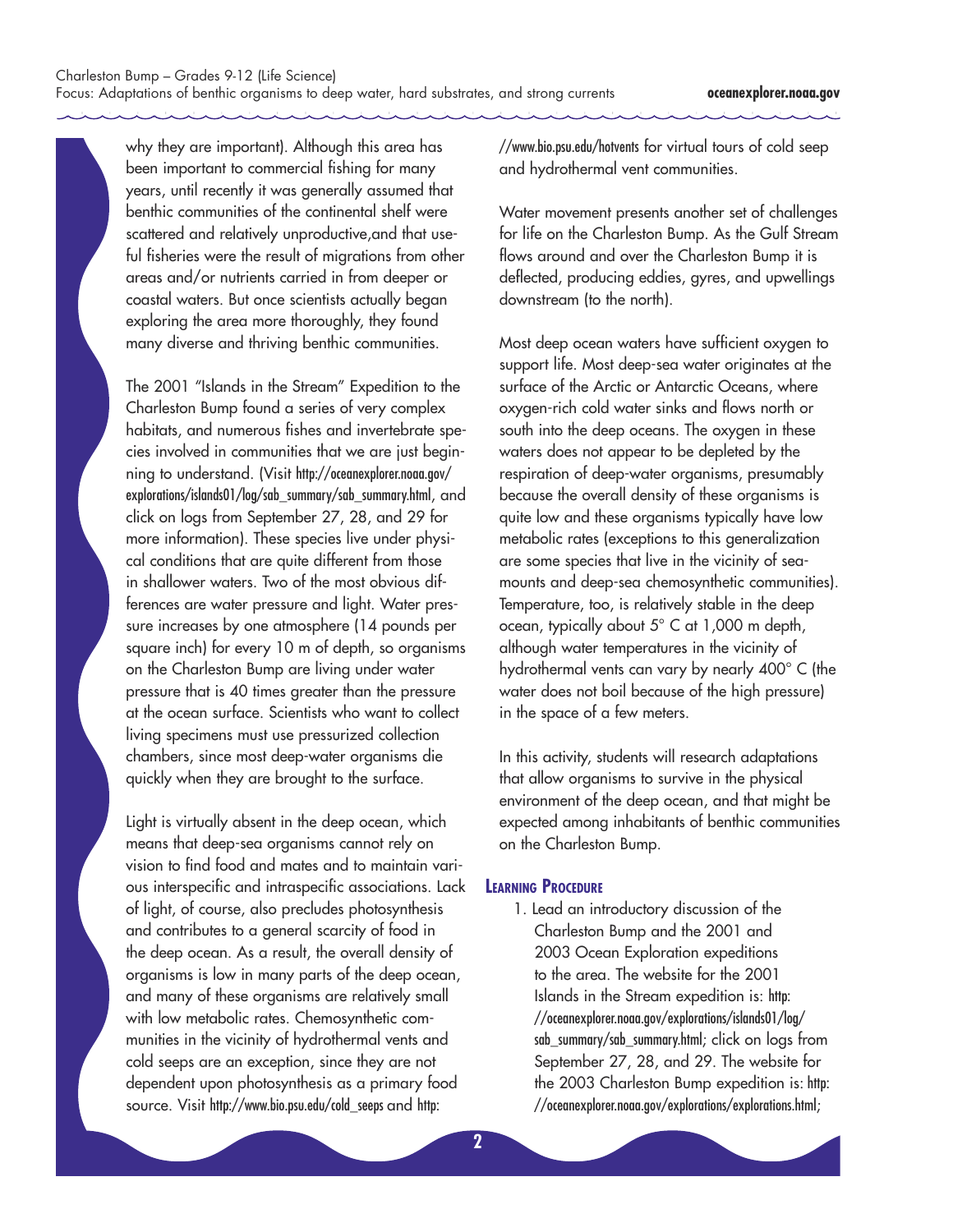click on "Charleston Bump." You may want to show students some images from the Ocean Explorer website and/or http://pubs.usgs.gov/of/ of01-154/index.htm.

 Tell students that detailed surveys of the Charleston Bump are just beginning, but we can have a general idea of what to expect based on explorations in other deep-water, hard-bottom habitats. Preliminary observations on the Charleston Bump in 2001 revealed a variety of complex communities involving a variety of different organisms and habitats. Have students list physical conditions that characterize ocean habitats, and identify which of these they believe are radically different on the Charleston Bump compared to ocean habitats near the sea surface.

- 2. Tell student groups that their assignment is to
	- Identify and describe at least three attributes of the deep ocean physical environment that are radically different from ocean habitats near the sea surface.
	- Identify and explain at least three morphological or physiological adaptations that allow organisms to survive in the physical environment of the deep ocean.
	- Identify and describe at least three organisms with adaptations to the deep ocean environment that are found (or may be found) on the Charleston Bump.

 Trip logs from the 2001 Islands in the Stream expedition are a good starting point. A good discussion of the deep-sea environment can be found at http://www.marinebio.com/Oceans/ TheDeep/ and http://www.pbs.org/wgbh/nova.abyss/ life.bestiary.html

 You may want to suggest that students consider the following topics:

- Food scarcity
- Abyssal gigantism
- The effect that lack of sunlight may have

on the locomotion and propulsive systems

3. Have each group present their research findings. Discuss and list attributes of the deep ocean physical environment that are radically different from ocean habitats near the sea surface; morphological or physiological adaptations that allow organisms to cope with these conditions; and organisms that possess one or more of these adaptations that may be found on the Charleston Bump. Students should realize that deep-sea conditions are "extreme" only in comparison to parts of the ocean that are more familiar to us. With the appropriate adaptations, these conditions are "normal" and often essential to organisms that live in deep-sea environments. Strong water flow, for example, can enhance the influx of food to filter-feeding organisms and reduce the accumulation of sediment on organisms and substrates. Point out that while photosynthesis is not possible in the absence of light, biological communities in the deep-sea may still receive a significant amount of nutrition from the influx organic material produced by photosynthesis in shallower water. Similarly, the remains of dead organisms that inhabit shallower waters settling to the bottom provide another source of nutrition that originates outside the deep-sea communities.

# **THE BRIDGE CONNECTION**

www.vims.edu/BRIDGE/ – Click on "Ocean Science" in the navigation menu to the left, then "Ecology" then "Deep Sea" for resources on deep sea communities.

#### **THE "ME" CONNECTION**

Have students write a short essay on what is necessary for humans to survive the physical conditions typical of the deep-sea environment.

#### **CONNECTIONS TO OTHER SUBJECTS**

English/Language Arts, Life Science, Earth Science